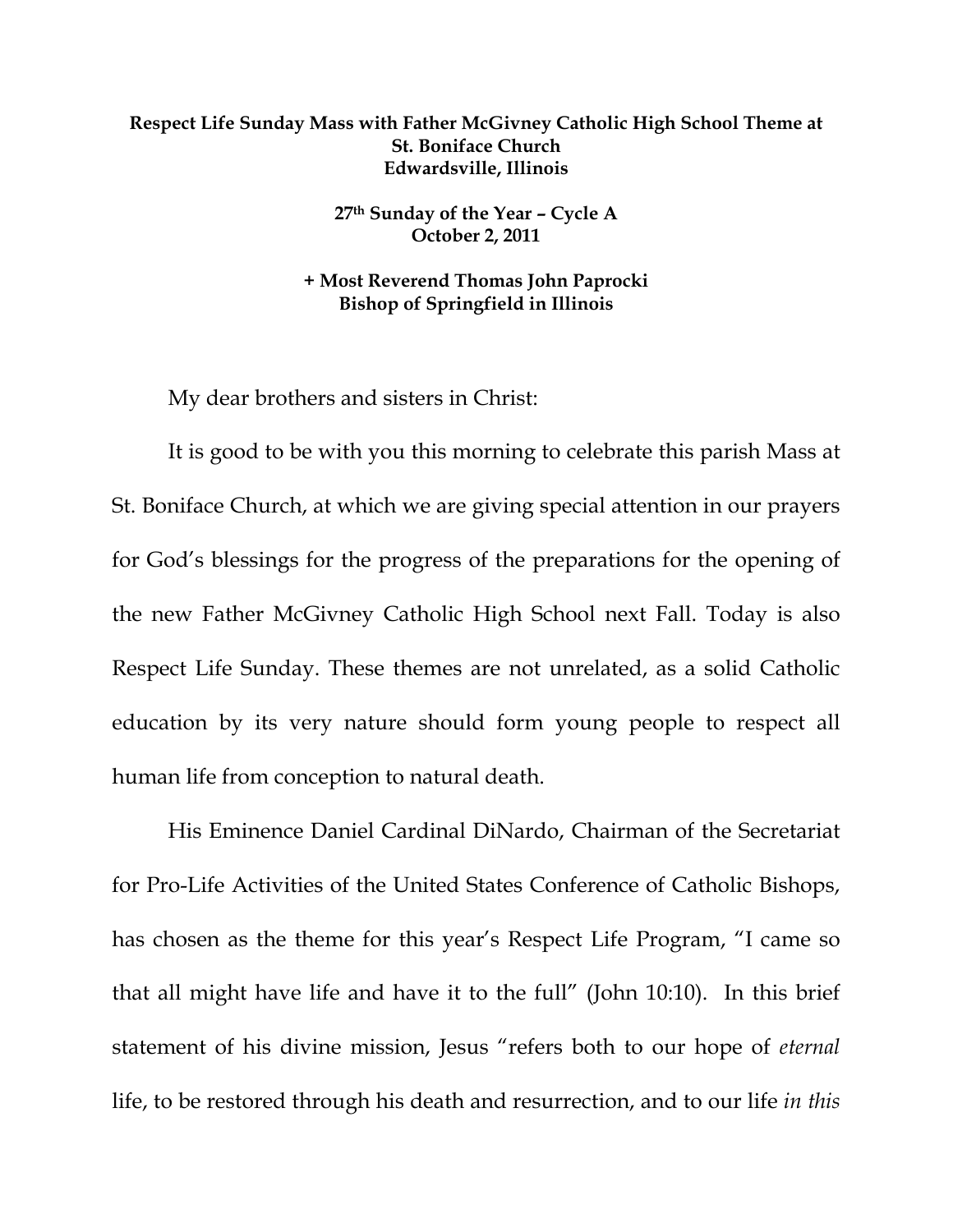*world*."1 Because the mission of Jesus Christ encompasses the full range of human experiences, true discipleship must likewise encompass the totality of our lives; no part of life can be kept hidden away from the light of the Gospel.

 Everyone who claims the name of Christian – whether clergy or laity, elected official, civil servant or servant – must allow their faith to govern every aspect of public and private life. In recent years we have begun to feel the harm that comes when Christians attempt to compartmentalize their faith and seek the political gain as the greatest good. Such a destructive mentality is making itself felt ever more keenly in recent months, both in the State of Illinois and in the federal government.

 The Fathers of the Second Vatican Council, in their Declaration on Religious Freedom, *Dignitatis humanae*, stated clearly the Church's teaching regarding religious freedom. They said:

This Vatican Council declares that the human person has a right to religious freedom. This freedom means that all men are to be immune from coercion on the part of individuals or of social groups and of any human power, in such wise that no one is to be forced to act in a manner contrary to his own beliefs, whether privately or publicly, whether alone or in association with others, within due limits.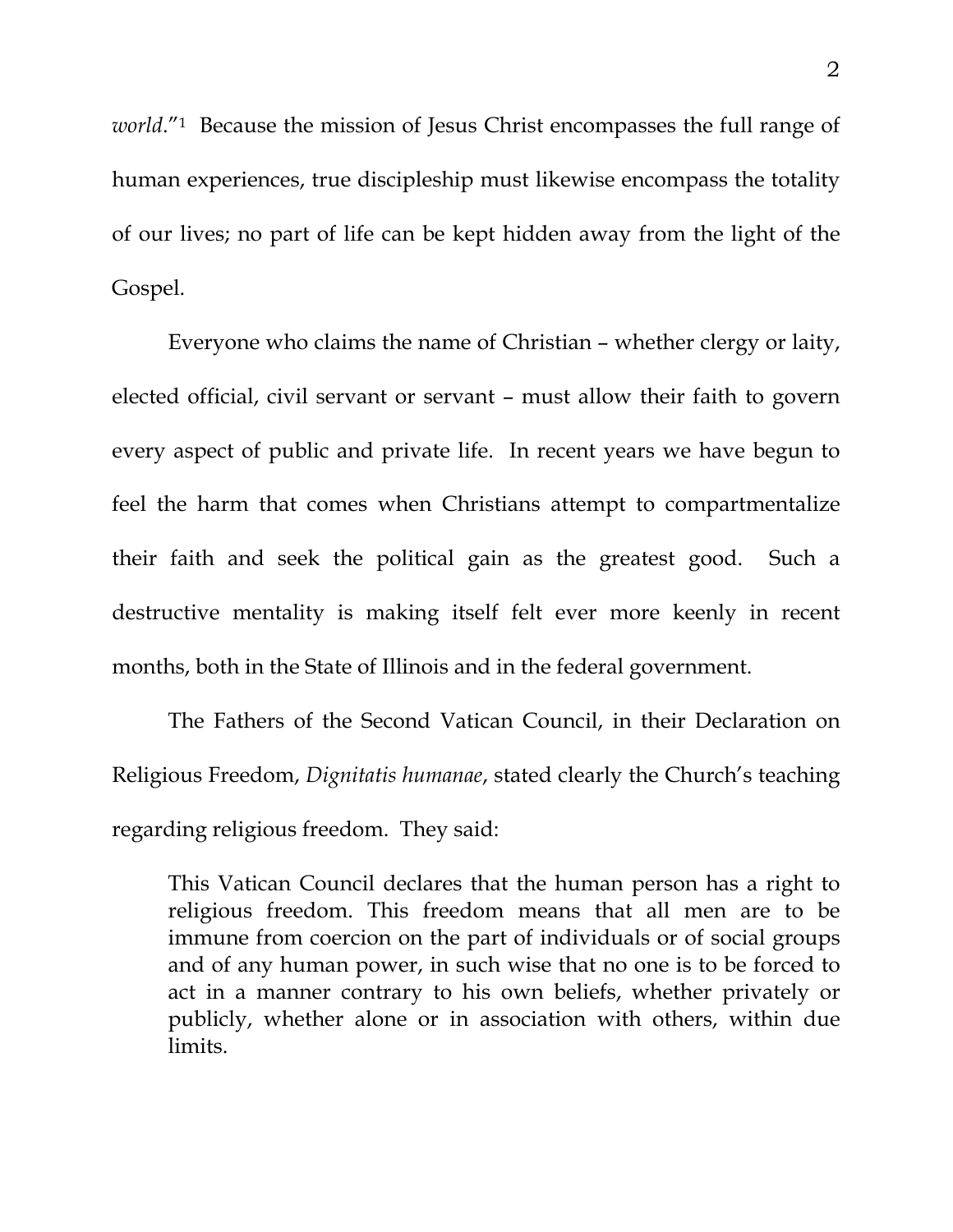The council further declares that the right to religious freedom has its foundation in the very dignity of the human person as this dignity is known through the revealed word of God and by reason itself. This right of the human person to religious freedom is to be recognized in the constitutional law whereby society is governed and thus it is to become a civil right.2

Most regrettably, this fundamental right of every person to the freedom of religion, so often enshrined even in civil law, is facing new attacks each day.

 We might expect such attacks on the freedom of religion in certain parts of the world under more totalitarian and dictatorial regimes, but we do not often expect such an attack in the United States of America.

 Our Founding Fathers sought to guarantee for us the freedom of religion and so they gave us the first amendment to our Constitution: "Congress shall make no law respecting an establishment of religion, or prohibiting the free exercise thereof; or abridging the freedom of speech, or of the press; or the right of the people peaceably to assemble, and to petition the Government for a redress of grievances." While many secularists today claim to uphold the first part of this amendment, they willing ignore the second part, that Congress shall not prohibit the free exercise of religion.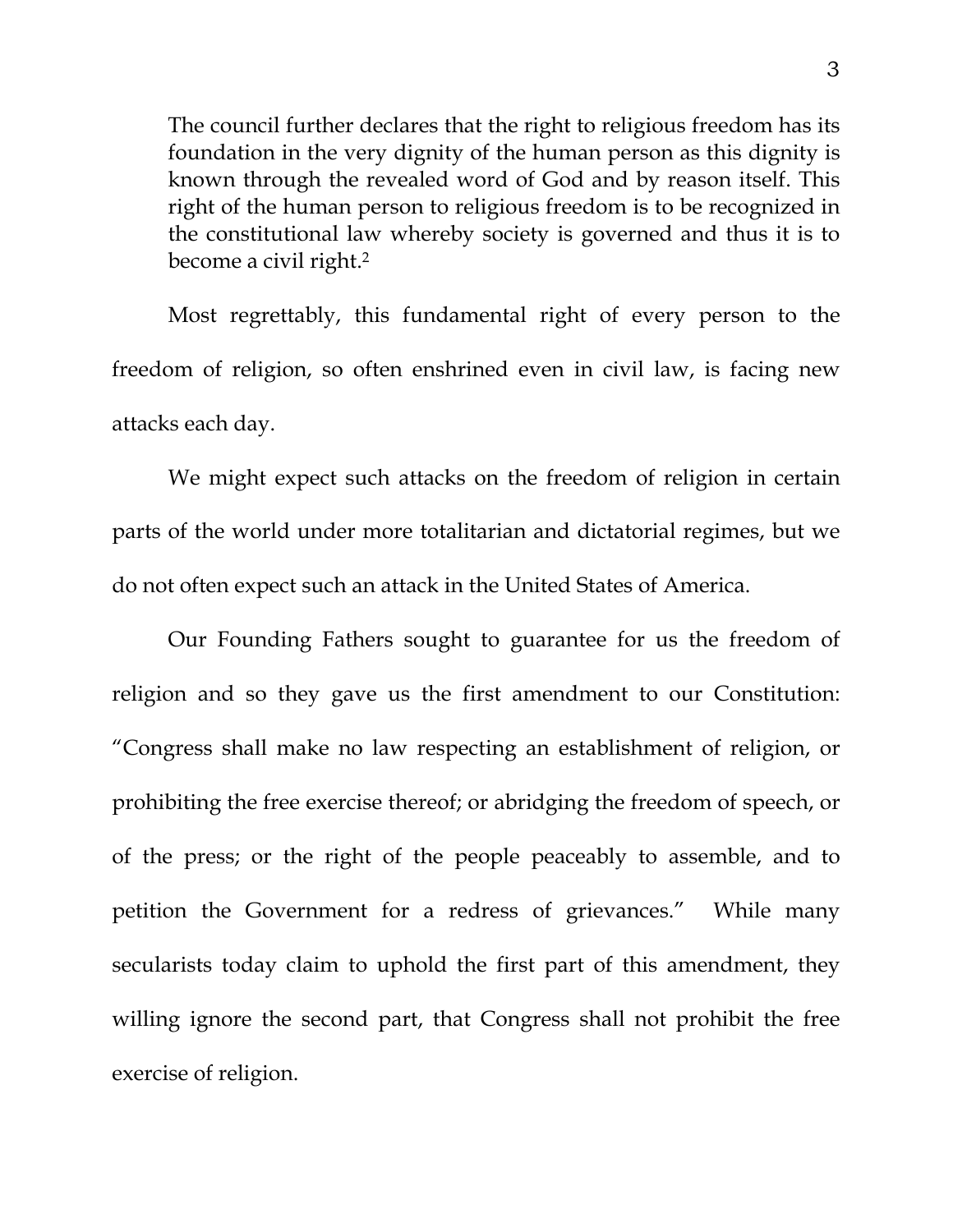With the growing encroachment of secularism in mind, Cardinal DiNardo went on to say:

Jesus' promise of "life to the full" is especially poignant today, when our culture and sometimes our government promote values inimical to the happiness and true good of individuals and society. We face increasing attempts to expunge God and religious discourse from public life. This promotes the dangerous proposition that human beings enjoy no special status by virtue of their God-given humanity. Some now even seek to eliminate religiously motivated people and organizations from public programs, by forcing them to violate their moral and religious convictions or stop serving the needy.<sup>3</sup>

We need only consider two situations that are illustrative of an evergrowing trend before us at the present moment to see the truth of his words: the State of Illinois' attempt to force Catholic Charities out of foster care and adoption services because of our religious faith, and the attempt by the Department of Health and Human Services to require all private health plans to provide surgical sterilization and all FDA-approved contraceptive drugs and devices which could force Catholics out of healthcare.

 In the State of Illinois, the Department of Children and Family Services is refusing to recognize the freedom of religion guaranteed by the legislation in question: the Religious Freedom Protection and Civil Union Act.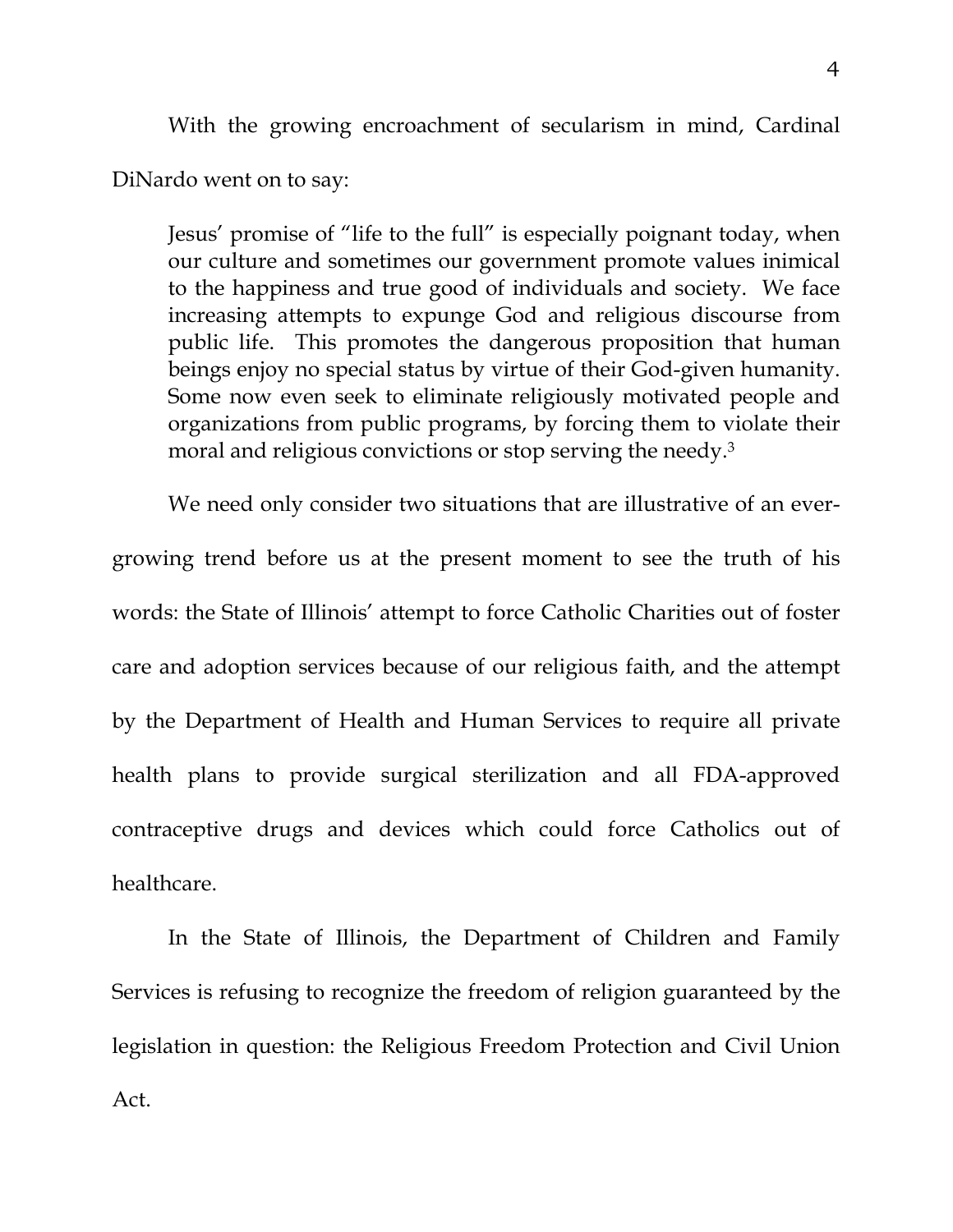On the federal level, the proposed religious exemption from this mandate is so narrow that Jesus himself would not qualify. Imagine the outcry if our Catholic Charities, Catholic hospitals, and Catholic universities announced that they would only hire Catholics and only serve Catholics, as would be necessary in order to qualify for the religious exemption. But that is not our approach, which itself is based on a religious principle shown in the parable of the Good Samaritan, in which Jesus teaches concern and assistance for those in need, regardless of faith differences. While the exemption is deeply problematic, the fundamental problem is with the mandate itself. Only by rescinding the mandate will all of the serious moral problems that the mandate creates be eliminated.

If we are to protect religious freedom and the fundamental right to life of every person, we must redouble our efforts. Cardinal DiNardo has called us to renew our efforts, saying, "Catholics must not shrink from the obligation to assert the values and principles we hold essential to the common good, beginning with the right to life of every human being and the right of every woman and man to express and live by his or her religious beliefs and well-formed conscience."4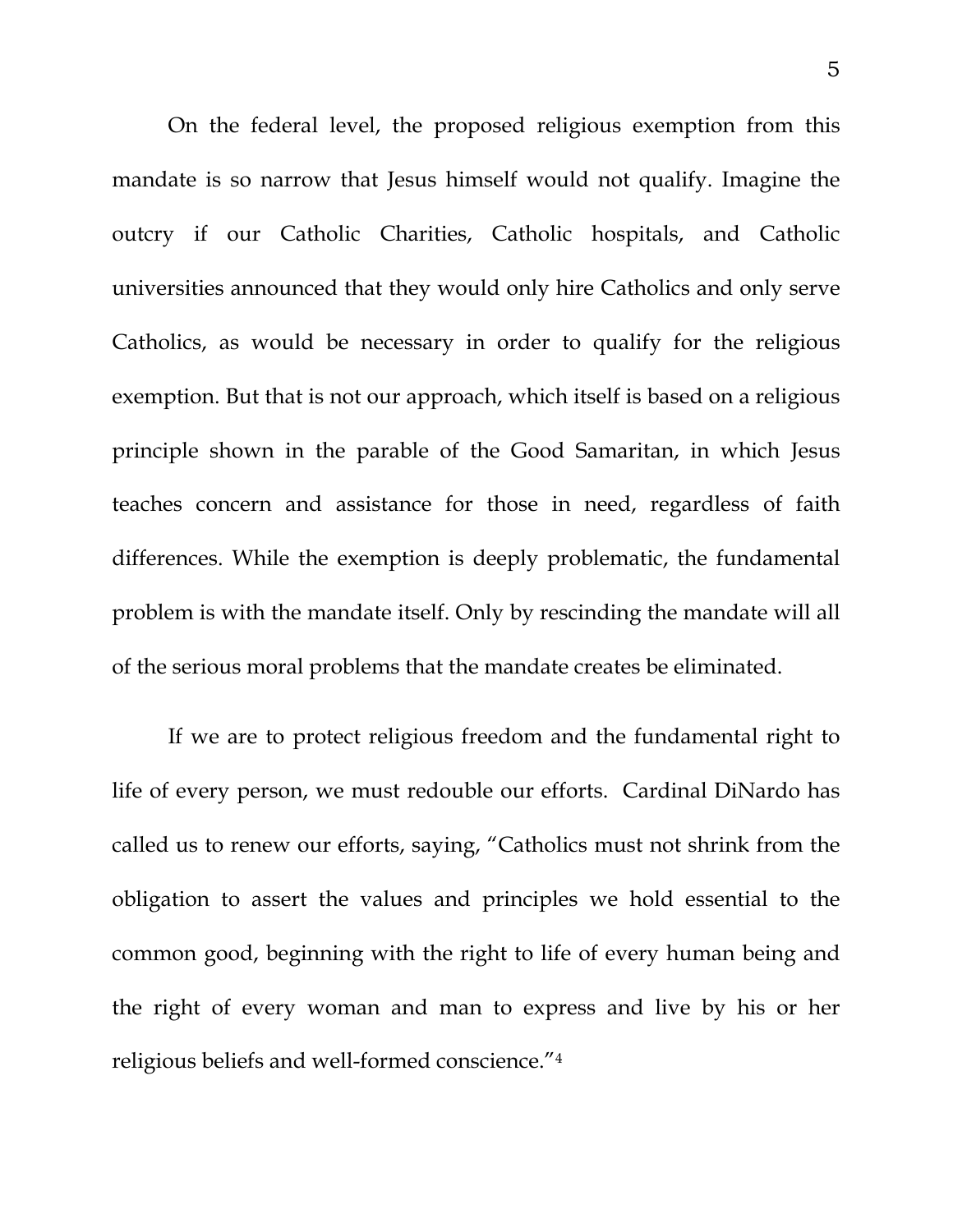No small part of our present difficulties lies in the poor formation given to so many consciences, both on the part our educational system and on the part of individual believers who have grown too lax in their faith. I urge you, then, dear friends, to gently and lovingly help your bishops and priests form the consciences of your children, your parents, neighbors, coworkers, family and friends with the truth of the Gospel and of the natural moral law.

 Catholic schools are established not simply to teach children reading, writing and arithmetic. They are established to help instill in children the faith of Jesus Christ, to reinforce in school what parents have already taught them at home. It is my sincere hope and desire that the new Father McGivney Catholic High School - under his guidance and patronage and with the faithful cooperation of parents, faculty and staff, and students will help every student who walks through its doors to know and love Jesus more deeply, to recognize his great love for them and to teach them to let their faith motivate every aspect of their lives.

 If these efforts are to bear great fruit, as the Lord wills, we must each strive to follow the Little Way of Saint Theresa of the Child Jesus, whose memorial we celebrated yesterday. To do small things with great love, she